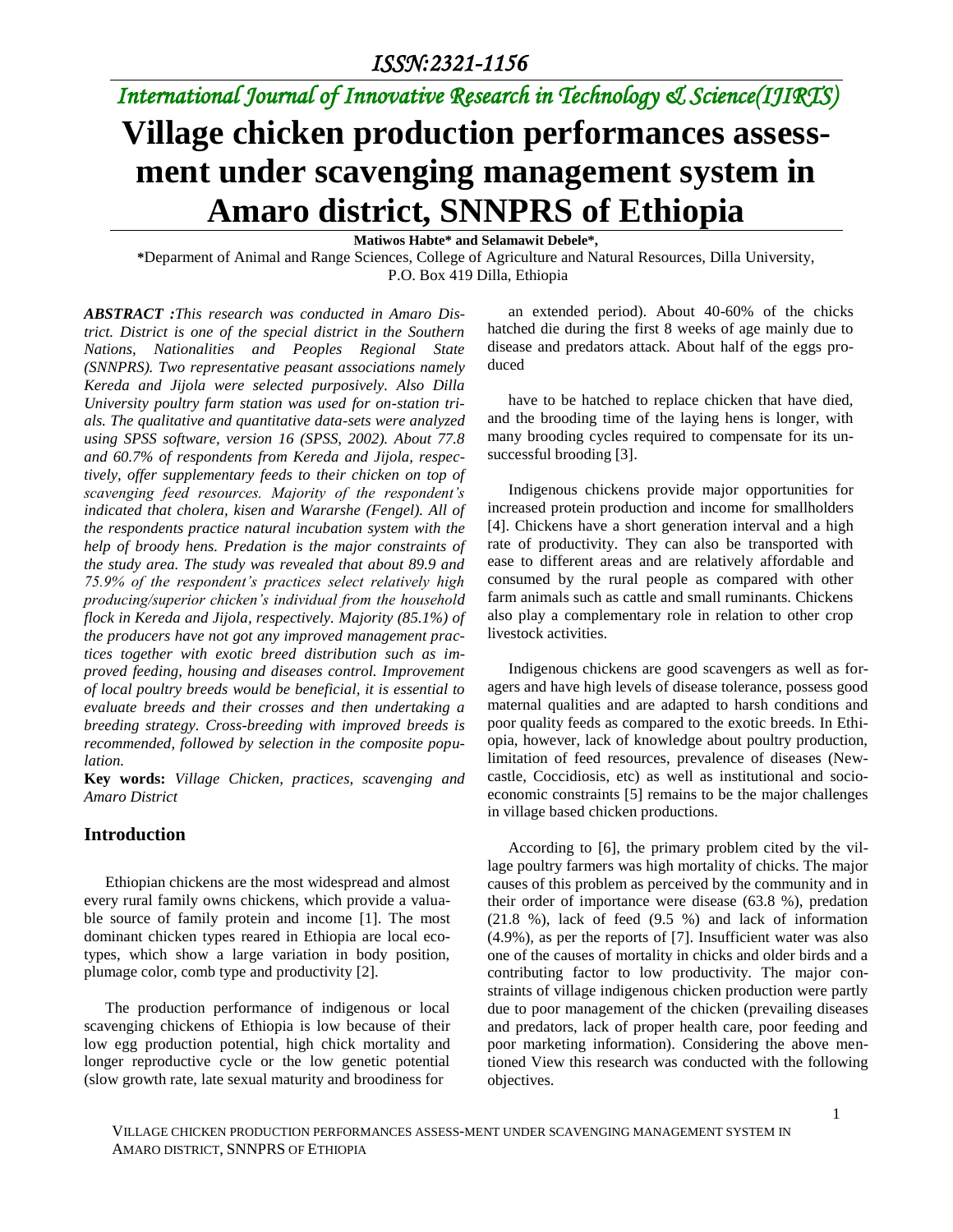## *International Journal of Innovative Research in Technology & Science(IJIRTS)*

To carry out a survey on management practices, and production performance of indigenous household chicken kept in selected District.

To identify and analyze the constraints that limiting the poultry production development.

### **MATERIALS AND METHODS**

#### **Description of the Study Area**

This study was conducted in Amaro District . The District is one of the special district s in the Southern Nations, Nationalities and Peoples Regional State (SNNPRS). The land area of this Special District is estimated at 1,597.20 square kilometres, and bordered with Arbaminch Zuria district to the Northwest, Derashe Special District to the Southwest, Konso and Burji Special district to the south, and Oromia National and Regional State to the East. Agro-ecologically, Amaro Special District can be divided into Dega (30%), Woina Dega (38%) and Kola (32 %). Geographically, it is found between 370 32"10': 380 East, longitude and 50 3" 55': 60 North, latitude. The elevation of the district varies from 501 - 3,000 metres above sea level. The rainfall varies from 801 - 1,000 millimetres while the average temperature ranges from  $12 \text{ °C} - 25 \text{ °C}$ .

#### **Sampling Techniques**

Two representative peasant associations namely Kereda and Jijola were selected purposively to get appropriate experienced respondents poultry production. From these peasant associations forty seven households were selected by using pervasive sampling techniques in collaborating with the district agricultural office which have a potential in rearing village chickens. Mostly male farmers were sampled to fill the prepared semi structured questionnaires.

#### **Data Collection**

The Primary quantitative and qualitative data was collected by using semi structured questionnaires and prepared checklist for on-station and on-farm trial. The data was collected through personal and house to house interviews and participatory rural appraisal, mainly through transect walks. A transact walk in each households from each peasant association was made for field observation and seen the farmers managements practices. The experimental data were collected on age at first egg, rate of egg production for two weeks laying period and live body weight at point of laying through frequent visit at farm site. Secondary data which were assumed to supplement the primary data were obtained from the district agricultural office and peasant associations' development agent's office report and documents.

**Data Analysis** The qualitative and quantitative data-sets were analyzed using SPSS software, version 16 (SPSS,

2002). The Duncan multiple range tests were used to locate treatment means that are significantly different.

### **RESULT AND DISCUSSION**

#### **Chicken flock size and structure**

Chicken production is a predominant farming practice in both of the study peasant association and most of the households kept local chicken ecotypes. All chicken, irrespective of age and sex, move freely forming subgroups in and around the compound of households, allowing cocks and hens to mate indiscriminately. Aggressive and dominant cocks in the neighborhood tend to be sires. Respondents indicated that the chicken population in all the study areas is increasing largely due to growth in demand and higher prices of chicken and eggs.

The average chicken flock size per household and flock structure is presented in Table 3. Out of the total flocks, hens account for 34.4%. Similarly out of the total flocks counted, young chicks accounted for 25.1%. In agreement to the result of this study [8] reported that an average of 35.57% hens composition of flock structure in three district s of Amhara regional state of Ethiopia. Same finding is reported conversely with the result of this study in chick's composition of the flock structure which indicated about 48% of chicks in average.

The average chicken flock size/household for hens, young chicks, cocks, pullets and cockerels was 2.94, 2.38, 2.11, and 0.74 respectively; with a total flock size of 10 birds and ranged from a minimum of zero to a maximum 40 chickens/household. The mean flock size calculated for the current study is comparable to the report of [9] and [10], who reported mean flock size of 7-10 and 5-10 chickens/household from the central high lands of Ethiopia and Africa, respectively. This result is also comparable to the mean flock size of 8.8, 9.2 and 7.37 chickens/ household reported by [11] from Awassa Zuria southern, by [12] from Dale Wereda northern and by [13] from Nole kabba district western Ethiopia, respectively. On the other side, the mean flock size recorded in this study is higher than the national (4.1) and Oromia Regional State (3.6) averages as reported by [14]; but comparable to that of Tigray (7.2), Gambella (7.5) and Benshangul-Gumuz (7.6) Regional States [14].

The result of this study revealed that the average male to female ratio are 1:1.6. Which is due to the fact that Amaro cock has high consumer preferences on the market because of more fattened and heavy body conformation. However, the recommended cock to hen ratio in modern light and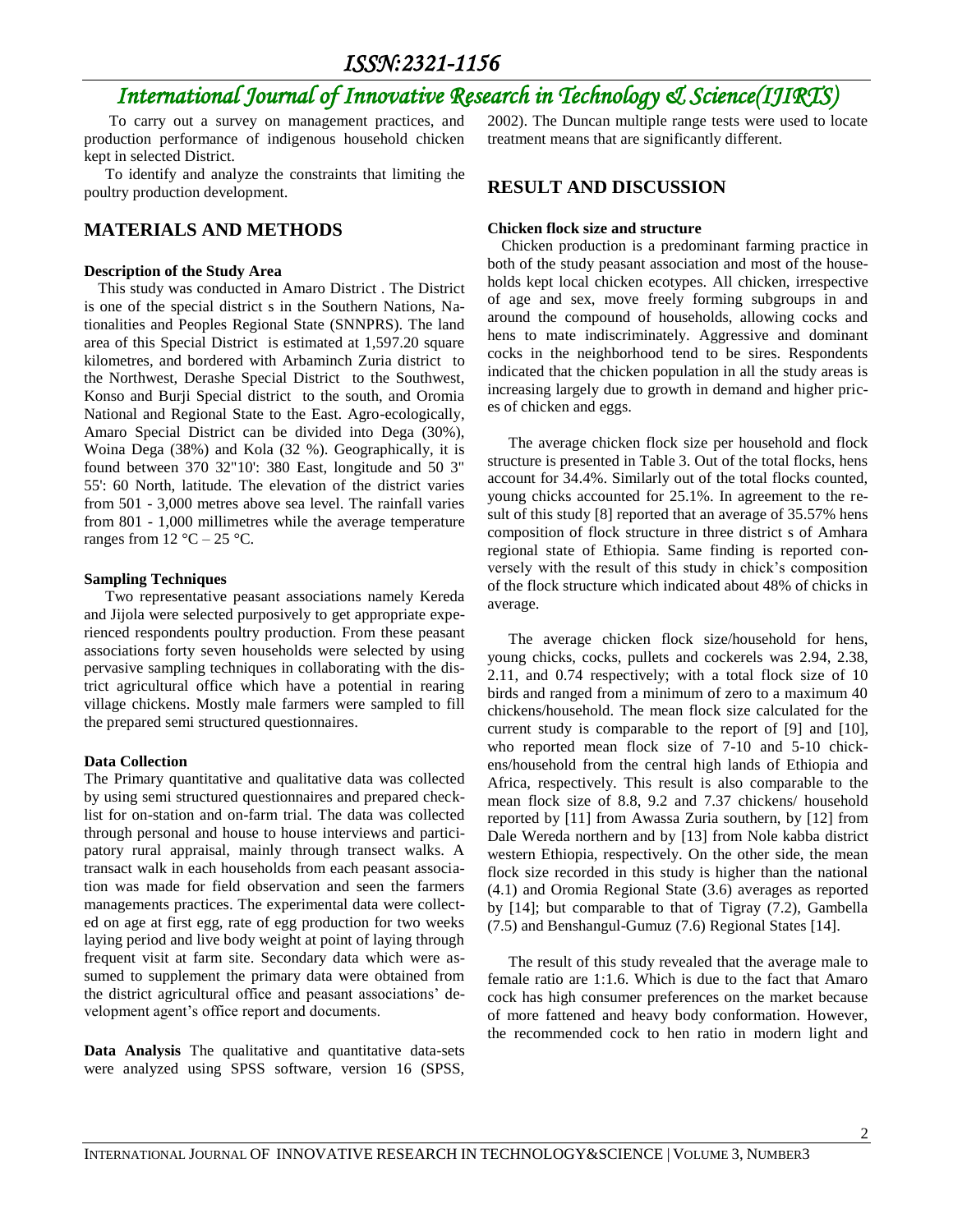## *International Journal of Innovative Research in Technology & Science(IJIRTS)*

heavy breeds are 1:10 and 1:8, respectively. However, a cock to hen ratio of 1:4.4 was reported in Sudan by [15] and 1:3.7 was reported by [16] in Amhara region of Ethiopia.

As presented in Table 3, the chicken population of the study area is dominated by local ecotypes, despite the fact that the Agricultural Office of the Wereda was said to be involved in the distribution of exotic breeds of chickens (mainly WLH and RIR) through the national poultry extension package. The results of this study showed that indigenous chickens make up about 88.96% of the total chicken population of the overall study areas. The remaining 3.61 and 7.43% of the

total chicken population of the study areas are assumed to be exotic (WLH and RIR) and their crosses with local chickens, respectively. Which indicates that the proportion of exotic chicks recorded from the study area is slightly higher than the national average (2.84%). The remaining 97.82% consists of indigenous chickens of none descriptive breeds, closely related to the jungle fowl [17]. The results of this study clearly showed that there has been intensive distribution of exotic breeds of chickens (WLH and RIR) in the study area through the national poultry extension package without consideration of other production factors.

**Table 1.** The average chicken flock size per household and flock structure/Household

| <b>Flock structure</b> | Kereda             |          | Jijola     |                  |          | <b>Total</b>   |                   |
|------------------------|--------------------|----------|------------|------------------|----------|----------------|-------------------|
|                        | mean $\pm$ St. Er- | Min.     | <b>Max</b> | mean $\pm$ St.   | Min.     | <b>Max</b>     | mean $\pm$ St.    |
|                        | ror                |          |            | <b>Error</b>     |          |                | <b>Error</b>      |
| <b>Local chicken</b>   |                    |          |            |                  |          |                |                   |
| Chick                  | $5.28 \pm 2.25$    | $\Omega$ | 30         | $0.59 \pm 0.25$  | $\Omega$ | $\overline{4}$ | $2.38 \pm 0.92$   |
| Pullet                 | $2.39 \pm 1.12$    | $\Omega$ | 15         | $0.41 \pm 0.18$  | $\Omega$ | $\overline{4}$ | $1.17 \pm 0.46$   |
| Cockerels              | $1.82 \pm 1.204$   | $\Omega$ | 15         | $0.10 \pm 0.076$ | $\theta$ | 2              | $0.74 \pm 0.456$  |
| Hens                   | $2.89 \pm .749$    | $\Omega$ | 12         | $2.97 \pm 1.36$  | $\Omega$ | 40             | $2.94 \pm .878$   |
| Cocks                  | $1.61 \pm .421$    | $\Omega$ | 6          | $2.41 \pm 1.366$ | $\theta$ | 40             | $2.11 \pm .854$   |
| <b>Exotic Chicken</b>  |                    |          |            |                  |          |                |                   |
| Chick                  | $0.33 \pm 0.33$    | $\Omega$ | 6          | 0.0              |          |                | $0.13 \pm 0.13$   |
| Pullet                 | 0.0                |          |            | 0.0              |          |                | $0.0\,$           |
| Cockerels              | 0.0                |          |            | 0.0              |          |                | 0.0               |
| Hens                   |                    |          |            | $0.83 \pm 0.44$  | $\Omega$ | 12             | $0.51 \pm 0.28$   |
| Cocks                  |                    |          |            | $0.11 \pm 0.11$  | $\theta$ | 3              | $0.064 \pm 0.064$ |

#### **Village chicken husbandry/management**

There are a number of requirements by which animals should be managed so that the best performance is achieved in a way acceptable to those responsible for the care of the animals and to the community generally. These requirements are the keys to good management and may be used to test the management of a poultry in relation to the standard of its management.

### **Feed and Feeding System**

Scavenging for feed is a major characteristic poultry-keeping of study area. Birds are free to forage and they usually manage to get a reasonably balanced diet. Nevertheless, their diet is restricted in quality and quantity to what they manage to find. The locally available feed is called the 'scavenging feed resource base' (SFRB). The SFRB is limited and has to be shared by all birds in the area. Similarly the report of [18] indicated that in Ethiopia, village chicken production systems are usually kept under free range system and the major proportion of the feed is obtained through scavenging. About 77.8 and 60.7% of respondents from Kereda and Jijola, respectively, offer supplementary feeds to their chicken on top of scavenging feed resources. When the shortage of feed for

scavenging chickens, particularly the lack of high quality protein, is considered, there is a tendency to invoke the prospects for unconventional or nontraditional feeds. Almost all of the farmers produced their own feed supplementation. The supplementary feeds used were combinations of maize and small grain (67.6% of the households), maize (17.6%), cassava (5.9%), Household wests and food leftover had the highest contribution (8.8%). At the time of offering supplementation young chicks given a priority because they could not scavenge. [20] also reported that cereal grains like maize, small grains and household wests is the major supplementary feed used on top of scavenging in Zimbabwe.

### **Chicken Health and Disease Control Measures**

The economic losses due to diseases in smallholder poultry cannot be accurately calculated. In qualitative terms the value of village chickens is well known, but few have attempted to derive monetary values for smallholder poultry flocks. Disease is not commonly associated with the high mortality, the steady rate of attrition being unlike that of an infectious or parasitic disease.

Farmers responded more or less similarly in symptom and name of disease occurrence in the area. Majority of the respondent's indicated that cholera (Symptoms: bloody, wa-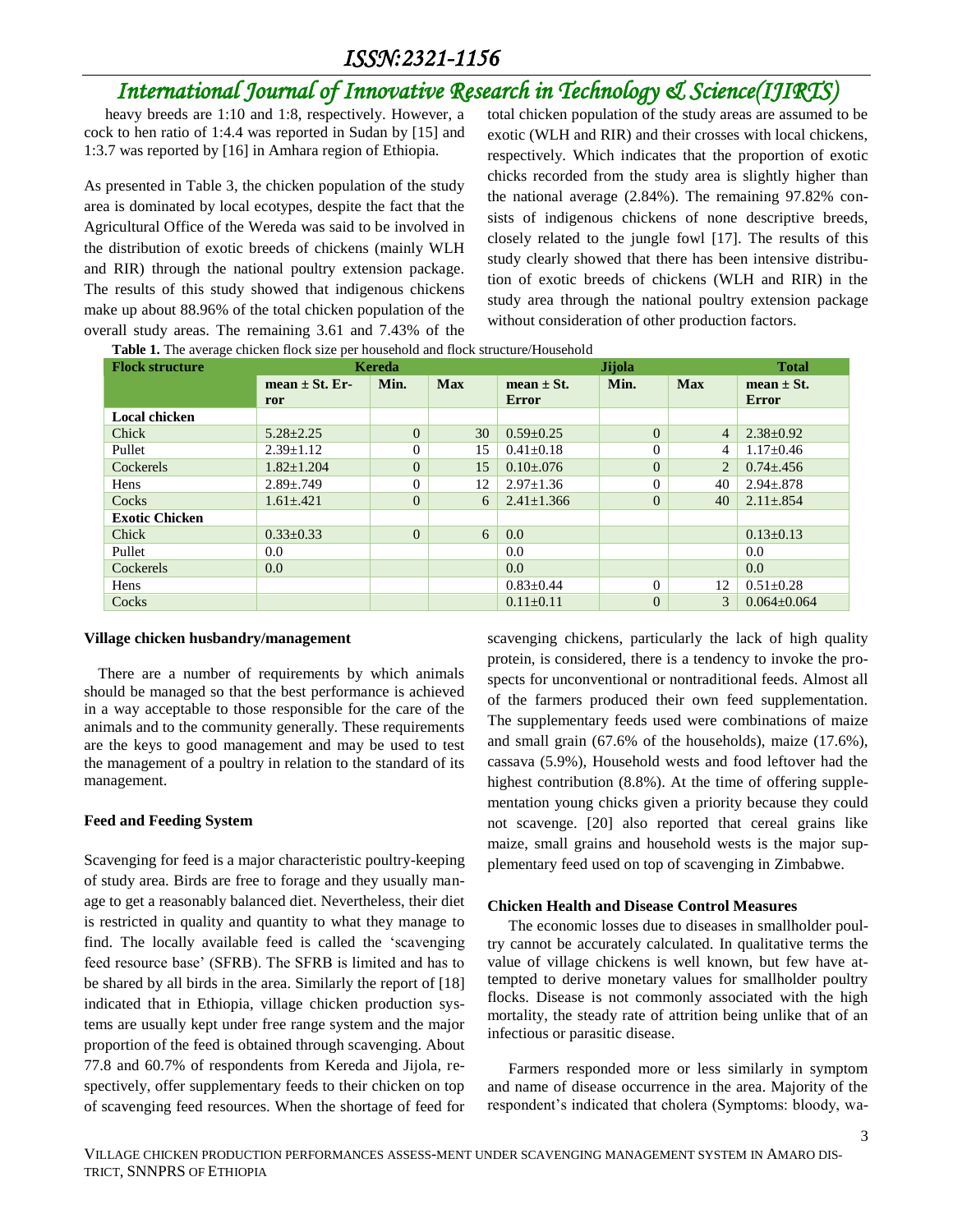## *International Journal of Innovative Research in Technology & Science(IJIRTS)*

Wararshe (Fengel) (Symptoms: Head and wing dropping and look sleeping and sometimes diarrhea). This result indicated the disease might probably be Newcastle (Wararshe/Fengel), fowl cholera (cholera) and salmonella (kisen). In agreement to the result of this study [18] compiled that mortality of village chicken due to disease outbreak is higher during the short rainy season, mainly in April (66.8%) and May (31.4%). [19] also reported that NCD is one of the major infectious diseases affecting productivity and survival of village chicken in the central highlands of Ethiopia. Season of disease severity, Provisions of medicine, vaccinating and age mostly affected for specific disease were showed in Table 3. About 85.1% of the respondents experienced with springtime severity of diseases. This time is the time just before the main rainy season. Whereas, 10.6% of the respondents indicated the disease occurred any time of the year. The majority 59.6% did nothing, 19.2% gave traditional medicine like feeding of ground leaf of eucalyptus and lemon juice mixed with injera, and 19.1% used human related medicine like tetracycline prescribed for human medicine. Lack of response by the farmers was attributed to lack of cash to purchase veterinary medicine and shortage of veterinary and extension services. The wide use of traditional medicine was due to its low cost, local availability and easiness of application. Large flock sizes were obtained with those farmers that gave traditional medicine to their chickens. This indicates that traditional medicines do work and have the potential to improve the health status of village flocks. Hence, there is a need for research to determine their chemical properties, concentrations and mode of application.

Even though, vaccination is available for Newcastle and fowl cholera diseases that produced at national veterinary institute majority of the farmers (95.6%) were not vaccinated their bird against diseases. Protection against Newcastle Disease requires three vaccinations during the six-month growing phase of pullets and cockerels. Depending on local conditions, between two and three vaccinations per year are needed for adult birds. Because of the limited resources of government veterinary services, veterinary assistants and vaccinators to provide preventive veterinary care in remote rural areas, and to ensure a reliable supply of vaccines (with a cold chain for the storage and distribution of conventional vaccines). In Bangladesh, the Department of Livestock Services established such a cold chain from the vaccine production laboratory to the village level in 1984. Within three years, 4 500 poultry farmers (especially women) were trained as village poultry vaccinators. The full cost of vaccination was charged to poultry producers in order to sustain the full cost of vaccine production and distribution. When it

tery and yellowish diarrhea and birds look sleepy), kisen (Symptoms: sudden death without showing any disease sign) is possible to extend this fee to partly cover an extension service, it can result in the creation of a partly privatised poultry extension service. Such a system, financed by vaccination fees and the sale of exotic birds to farmers, was established in Sao Tome and Principe.

> About 5.4% of the farmer offer vaccinate after report of the disease outbreak, this case increases the severity of the disease instead of curing. The finding of [16] also indicated that the level of awareness about availability of vaccines for local chicken is low and the farmers do not have any experience of getting their chicken vaccinated against diseases which is agreed with the result of this study. This is due to the fact that the farmers have no information about disease control and vaccination because of poor extension package of poultry production. Since every chicken farmer aims to keep their chickens healthy and productive, to benefit from the flock in terms of meat and egg production. One major step towards increased productivity is to vaccinate against these diseases, the most devastating disease of chickens in the regions. However, once vaccination is implemented economically important diseases are controlled, more chickens will survive. Consequently, the following possibilities emerge: 1. the breeder flock size can be allowed to increase; 2. Surplus chickens surviving can be marketed or consumed prior to maturity; 3. fewer eggs can be set under the hens, allowing more eggs to be consumed or sold.

> Majority of the farmers responded that all age group (67.4%) were equally affected by diseases. In contrast to the result of this study [21] revealed that Chicks and growers which die, also tend to be those with lighter feather colors, that is, those which are more conspicuous.

Table. 2. Feed supplementation and types of supplementary feeding in study area (%)

| <b>Feed and water provision</b>      | Kereda | Jijola | <b>Total</b> |
|--------------------------------------|--------|--------|--------------|
| <b>Feed Supplement</b>               | 77.8   | 60.7   | 67.4         |
| Water provision at d/t season        | 94.4   | 93.1   | 93.6         |
| Types of supplementary feed-<br>ing  |        |        |              |
| Cassava                              | 0.0    | 13.3   | 5.9          |
| Household wests and food<br>leftover | 10.5   | 6.7    | 8.8          |
| <b>Maize</b>                         | 5.3    | 33.3   | 17.6         |
| Mixture of maize and small<br>grain  | 84.2   | 46.7   | 67.6         |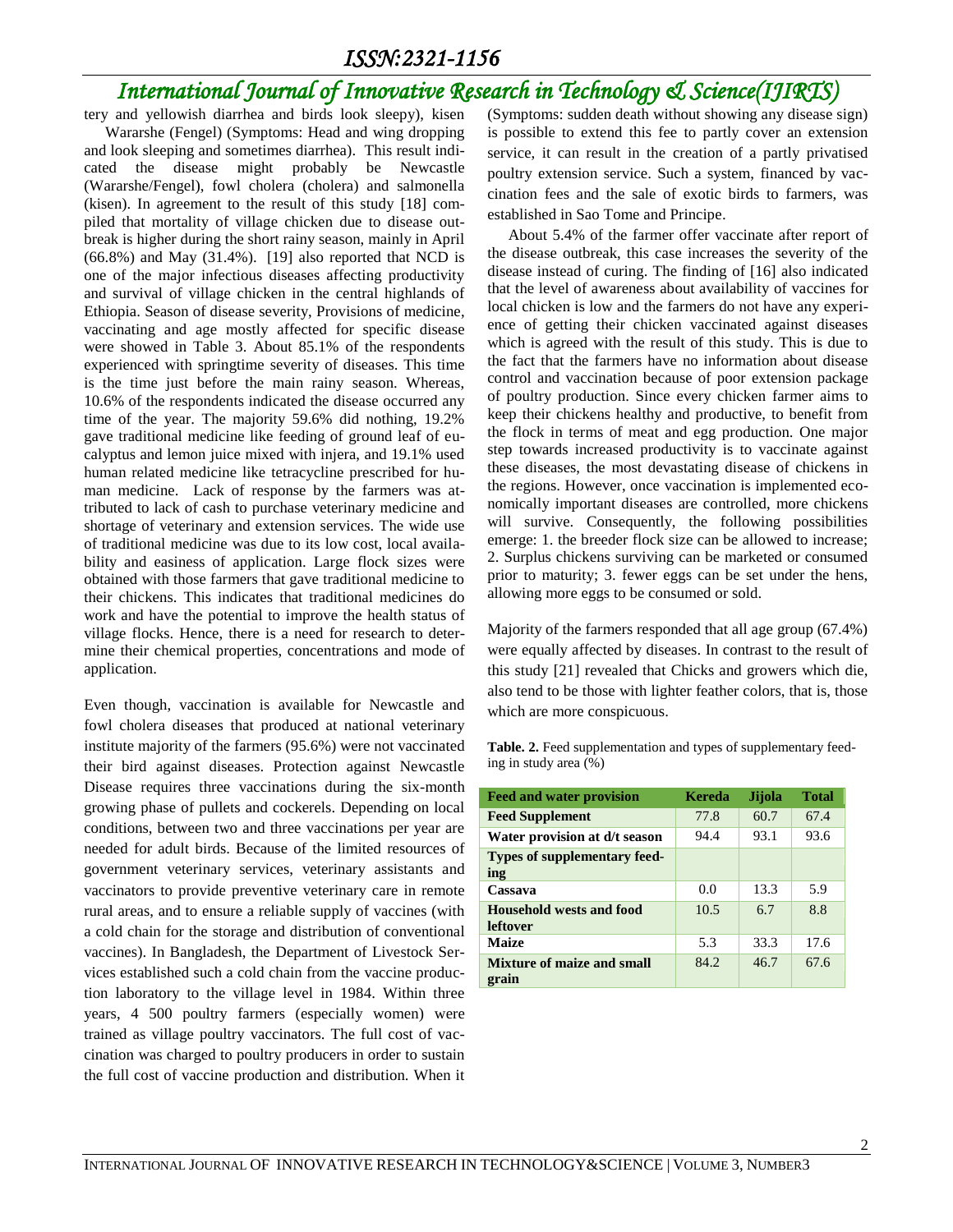## *International Journal of Innovative Research in Technology & Science(IJIRTS)*

Table 3. Season of disease severity, Provisions of medicine, vaccinating and Age mostly affected in the study area (%)

| <b>Parameters</b>                         | <b>Kereda</b> | <b>Jijola</b> | <b>Total</b> |
|-------------------------------------------|---------------|---------------|--------------|
| <b>Season of disease severity</b>         |               |               |              |
| <b>Summer (Dry season)</b>                | 5.6           | 0.0           | 2.1          |
| <b>Winter (Rainy season)</b>              | 0.0           | 3.4           | 2.1          |
| <b>Springtime</b>                         | 72.2          | 93.1          | 85.1         |
| All season                                | 22.2          | 3.4           | 10.6         |
| <b>Provision medicine</b>                 |               |               |              |
| <b>Chillies (mitimitta)</b>               | 0.0           | 10.3          | 6.4          |
| Leaf of eucalyptus                        | 5.6           | 0.0           | 2.1          |
| Lemon mixed with injera                   | 16.7          | 0.0           | 6.4          |
| No suggested traditional medicine         | 55.6          | 62.1          | 59.6         |
| Root of papaya chiiling                   | 0.0           | 6.9           | 4.3          |
| <b>Tetracycline</b>                       | 16.7          | 20.7          | 19.1         |
| <b>Provision of Vaccination</b>           |               |               |              |
| <b>Provided</b>                           | 11.8          | 0.0           | 4.4          |
| Not provided                              | 88.2          | 100.0         | 95.6         |
| Age mostly affected for specific diseases |               |               |              |
| <b>Young chicks</b>                       | 23.5          | 3.4           | 10.9         |
| <b>Adult</b>                              | 17.6          | 24.1          | 21.7         |
| All age group                             | 58.8          | 72.4          | 67.4         |

### **Housing system of chicken**

Commonly indigenous chickens are kept in the family house (42.6%) in this case birds are set free on free range whereby they move freely during the day and spend the night in the main house. About 40.4% of the respondents use separate shelter entirely constructed for poultry which is located very near the main house for security purposes. Sometimes the chickens are housed overnight on have a different shelter for night enclosure in the same roof (12.8%) and perch on trees (4.3%). In all cases, chickens are housed during the night only. Lack of housing is one of the constraints of the chicken under extensive production system. In some African countries, a large proportion of village poultry mortality accounted due to nocturnal predators because of lack of proper housing [22]. In the Gambia livestock improvement program, which included improved poultry housing resulted in lower chick mortality (19%) relative to that observed in Ethiopia (66%) and Tanzania (33%), where no housing improvements were made [23].

**Table 4.** Chicken housing system, need of ventilation, number bird and Material used for housing study area (%)

| <b>Housing system</b>                                               | Kereda $(\% )$   | Jijola $(\% )$ | Total $(\% )$ |
|---------------------------------------------------------------------|------------------|----------------|---------------|
| Share the same room with family (in the main house)<br>$\bullet$    | 38.9             | 44.8           | 42.6          |
| Different shelter for night enclosure in the same roof<br>$\bullet$ | 11.1             | 13.8           | 12.8          |
| Separate house constructed entirely for poultry<br>$\bullet$        | 44.4             | 37.9           | 40.4          |
| Perch on tree<br>$\bullet$                                          | 5.6              | 3.4            | 4.3           |
| <b>Frequency of cleaning</b>                                        |                  |                |               |
| <b>Daily</b><br>$\bullet$                                           | 100.0            | 76.5           | 85.7          |
| Weekly<br>$\bullet$                                                 | 0.0 <sub>1</sub> | 23.5           | 14.3          |
| <b>Considering need of Ventilation</b>                              | 90.9             | 77.8           | 82.8          |
| No number bird consideration                                        | 90.9             | 82.4           | 85.7          |
| <b>Construction material</b>                                        |                  |                |               |
| <b>Bamboo</b><br>$\bullet$                                          | 35.3             | 45.5           | 39.3          |
| <b>Timber</b><br>٠                                                  | 11.8             | 27.3           | 17.9          |
| Wood and mud<br>$\bullet$                                           | 52.9             | 27.3           | 42.9          |

The majority of the respondents clean their chicken house/shelter daily (85.7%), while the remaining (14.3%) clean weekly. The situation in the other study areas is similar. Lack of frequent cleaning of poultry shelter can easily cause diseases and increase morbidity and mortality rates of chicken. Thus, raising awareness of farmers on the need for

cleaning shelters is important that all development practitioners should take seriously. While chicken house construction majority of the respondents consider need of ventilation (82.8%) but not number of birds (85.7%). While separate housing is provided, the walls is made of wood and mud (42.9%), Bamboo (39.9%) and Timber (17.9%).

5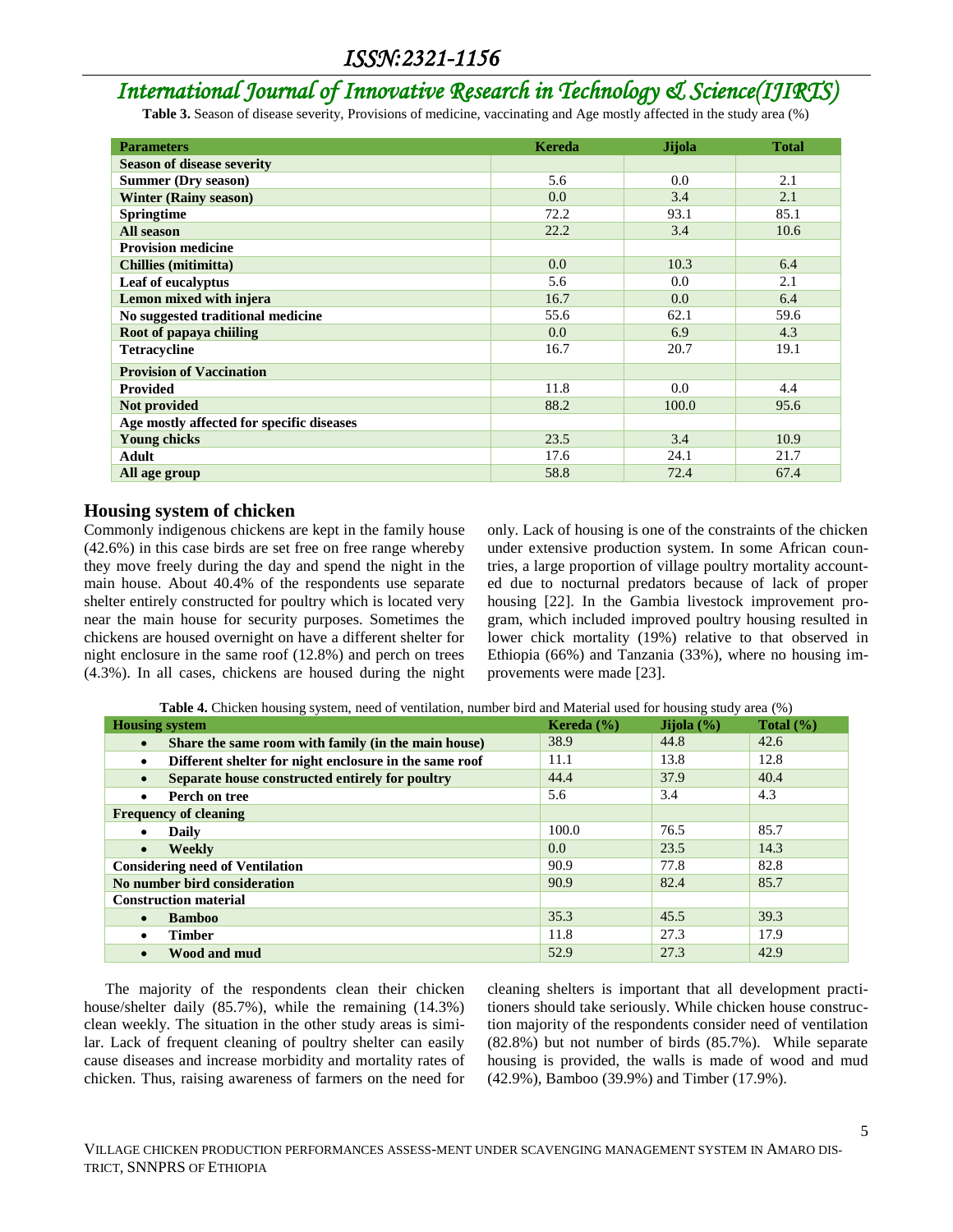## *International Journal of Innovative Research in Technology & Science(IJIRTS)*

Bamboo (39.9%) and Timber (17.9%). The roofing material mostly used for chicken housing grass. Some more ad-

Housing is essential to protect the bird against incremental weather (rain, sun, very cold winds, dropping night temperatures), predators, and theft, and also to provide shelter for hens laying eggs and broody hens. And most important: housing is necessary in order to maintain a high level of biosecurity in the flock. Furthermore, a suitable or comfortable poultry house is extremely important to maintain an efficient production and for the convenience of the poultry farmer.

#### **Incubation and Hatchability practices**

In Amaro District 97.9% of the farmer practice incubation and hatchability (Table 5). All of the respondents practice natural incubation system with the help of broody hens. About 78.7% preferred Dry season period of incubation because of chick mortality is very high at the wet/rainy season. Similarly [16] revealed that all respondents reported that they use broody hens for hatching eggs and growing chicks. Most farmers incubate eggs using their brooder hens during the dry seasons when there is good feed resource, less disease risk and favourable environment for growing chicks. Of the incubated eggs 98.6% of eggs hatched out to healthy chicks. The result of this study showed that egg hatchability at household level is more economical. But the total number of grown chick in to pullet/cockerels at age 3 months is limited to 50.36%. [24] report from estern Gojem northern Ethiopia also reported that mortality from hatching to maturity is higher mostly due to disease (45%) and predators

vanced ones have corrugated iron sheets for the roofs.

(33.33%). The result of this study revealed that almost half of hatched chicks has been died due to different reasons. The major reason of chick mortality is predator attack (61.7%) followed by seasonal disease (25.5%) occurrence. According to [6], the primary problem cited by the village poultry farmers was high mortality of chicks. The major causes of this problem as perceived by the community and in their order of importance were disease (63.8 %), predation (21.8 %), lack of feed (9.5 %) and lack of information (4.9%), as per the reports of [7]. According to previous research findings the major causes of poultry losses in village chicken production was mortality due to disease, predator and nutritional stress [25]; [26]; [27]**; [**28].

Predation is the most important problem of the study area. About 41.8% of the respondents indicated that wild cat is a dangerous predator. In addition, wild Egyptian Vulture (locally called 'chilfit') (32.6%), Honey badger (23.4%) and snake (2.1%). Even though, all age group attacked by predators, young chicks is the most vulnerable age group (48.1%) (Table 6). About 18.4% of the respondents do nothing whereas protecting in the house and under shade (46.1%), house construction (17.0%) and killing (14.9%) predators using toxins and traps are the preferred predator control systems by farmers. Construction of 'predator proof' chicken houses could help to reduce losses, especially at night. [2] also reported that predation is one of the major constraints in village chicken production in northwest Ethiopia.

| where, List with the morning process and presence season or maximity or ratio emergency area (76 |               |               |              |
|--------------------------------------------------------------------------------------------------|---------------|---------------|--------------|
| <b>Rate of Egg laying</b>                                                                        | <b>Kereda</b> | <b>Jijola</b> | <b>Total</b> |
| <b>Daily</b><br>$\bullet$                                                                        | 38.9          | 27.6          | 31.9         |
| Two successive lay and one<br>$\bullet$<br>day rest                                              | 16.7          | 37.9          | 29.8         |
| every other day<br>$\bullet$                                                                     | 38.9          | 34.5          | 36.2         |
| Two day rest and One day<br>$\bullet$<br>laying                                                  | 5.6           | 0.0           | 2.1          |
| <b>Hatching practice</b>                                                                         |               |               |              |
| <b>Yes</b><br>$\bullet$                                                                          | 100.0         | 96.6          | 97.9         |
| N <sub>0</sub><br>$\bullet$                                                                      | 0.0           | 3.4           | 2.1          |
| <b>Season of Hatching</b>                                                                        |               |               |              |
| Wet                                                                                              | $0.0\,$       | 13.8          | 8.5          |
| Dry<br>٠                                                                                         | 88.9          | 72.4          | 78.7         |
| <b>Both</b><br>$\bullet$                                                                         | 11.1          | 13.8          | 12.8         |
| <b>Reason of Chick death</b>                                                                     |               |               |              |
| <b>Predators</b><br>$\bullet$                                                                    | 61.1          | 62.1          | 61.7         |
| <b>Disease</b><br>٠                                                                              | 16.7          | 31.0          | 25.5         |
| <b>Both predator and disease</b><br>$\bullet$                                                    | 22.2          | 6.9           | 12.8         |

| Table 5. Egg laying interval, hatching practice and preferred season of hatching of rural chicken in the study area (%) |  |  |  |  |
|-------------------------------------------------------------------------------------------------------------------------|--|--|--|--|
|-------------------------------------------------------------------------------------------------------------------------|--|--|--|--|

**Table 6.** Types of predators, severity of attack, means of control and mostly attacked age group in the study area (%) **Types of predator Constanting Constanting Constanting Constanting Kereda (%) Jijola (%) Total (%) Total (%)** 

| and the contract of the contract of the contract of the contract of the contract of the contract of the contract of the contract of the contract of the contract of the contract of the contract of the contract of the contra | .    |              |  |
|--------------------------------------------------------------------------------------------------------------------------------------------------------------------------------------------------------------------------------|------|--------------|--|
| <b>Honey badger</b>                                                                                                                                                                                                            | 27.8 | 20.7         |  |
| wild Egyptian Vulture                                                                                                                                                                                                          | 31.5 | າາ 1<br>33.3 |  |
| wild cat                                                                                                                                                                                                                       |      | 46           |  |
|                                                                                                                                                                                                                                |      |              |  |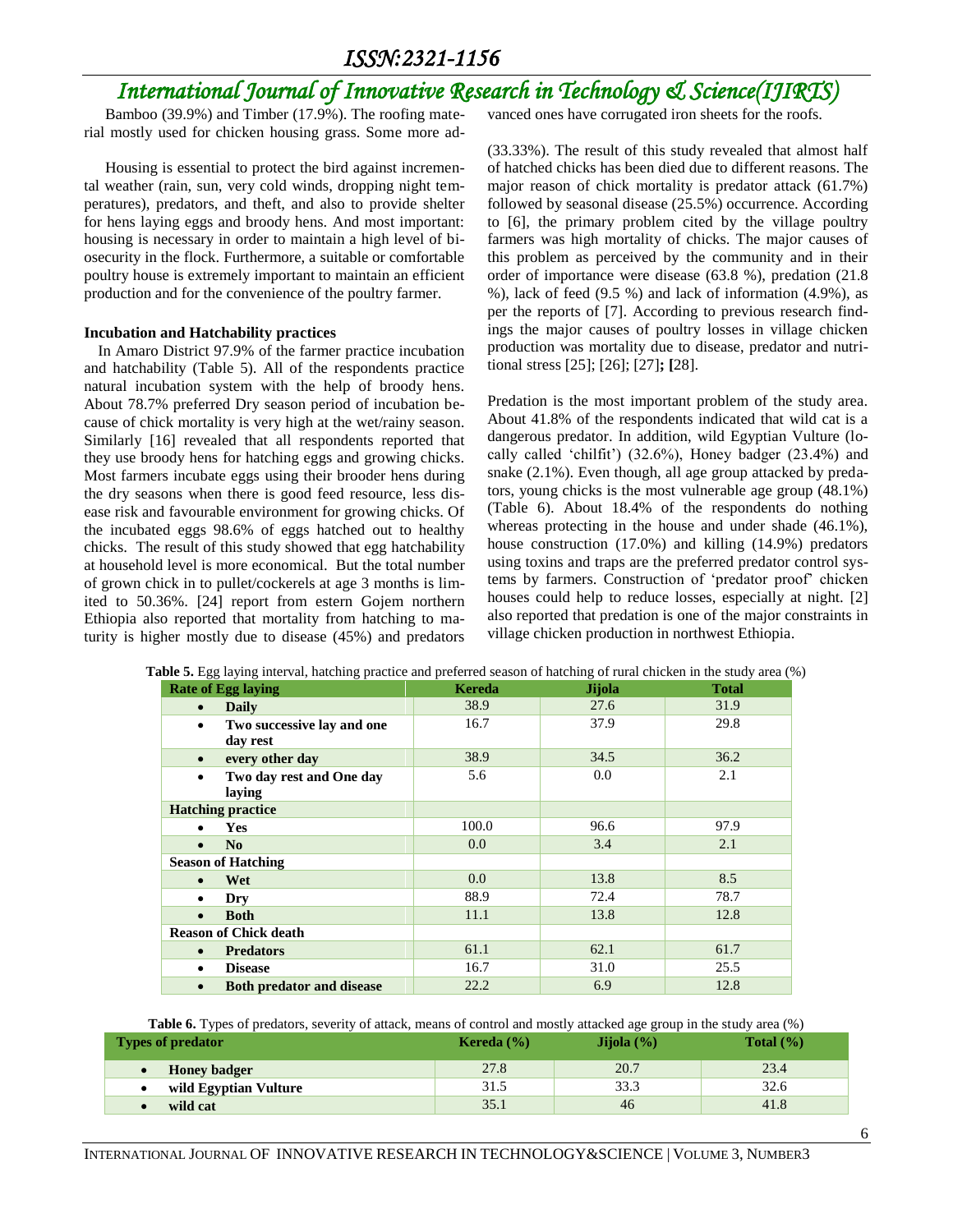| International Journal of Innovative Research in Technology & Science(IJIRTS) |      |      |      |  |  |  |
|------------------------------------------------------------------------------|------|------|------|--|--|--|
| <b>Snake</b><br>٠                                                            | 5.6  | 0.0  | 2.1  |  |  |  |
| <b>Severity of attack</b>                                                    |      |      |      |  |  |  |
| <b>Very High</b>                                                             | 64.8 | 42.5 | 51.1 |  |  |  |
| High<br>$\bullet$                                                            | 5.6  | 42.5 | 28.4 |  |  |  |
| <b>Medium</b><br>$\bullet$                                                   | 29.6 | 12.6 | 19.1 |  |  |  |
| Low                                                                          | 0.0  | 2.3  | 1.4  |  |  |  |
| <b>Means of control</b>                                                      |      |      |      |  |  |  |
| protecting in the house and under shade<br>$\bullet$                         | 42.6 | 48.3 | 46.1 |  |  |  |
| house construction<br>٠                                                      | 16.7 | 17.2 | 17.0 |  |  |  |
| Killing by different means<br>$\bullet$                                      | 18.5 | 12.6 | 14.9 |  |  |  |
| No suggested control<br>٠                                                    | 14.8 | 20.7 | 18.4 |  |  |  |
| <b>Surround cleaning</b><br>$\bullet$                                        | 7.4  | 1.1  | 3.5  |  |  |  |
| Attacked age group                                                           |      |      |      |  |  |  |
| <b>Chicks</b><br>$\bullet$                                                   | 55.6 | 42.9 | 48.1 |  |  |  |
| <b>Adult Local</b><br>$\bullet$                                              | 4.4  | 6.3  | 5.6  |  |  |  |
| <b>Adult Exotic</b>                                                          | 4.4  | 0.0  | 1.9  |  |  |  |
| All age Group<br>٠                                                           | 35.6 | 50.8 | 44.4 |  |  |  |

#### **Chicken Selection and Breeding**

When the farmer has taken on improving the productivity and survival of local free-range poultry through improved management, housing, feeding, chick protection etc., she/he may embark on better selection and breeding the best indigenous chickens from her/his own flock. These will be chickens which produce a large number of eggs, hens having good mothering ability, have big bodies and large eggs. The farmer may wish to add other criteria such as plumage etc.

The advantage of the indigenous chickens is that they are well adapted to the local and usually harsh environment. In this view result of this study was revealed that about 89.9 and 75.9% of the respondent's practices select relatively high producing/superior chicken's individual from the household flock in Kereda and Jijola, respectively. This indicates that majority of the overall respondents practice selection to improve production and productivity of their village chicken.

**Table 7.** Selection practices and interest of the household to raise exotic breed of chicken (%)

| <b>Parameters</b>                                                         | <b>Kereda</b>    | Jijola            | <b>Total</b>      |
|---------------------------------------------------------------------------|------------------|-------------------|-------------------|
| Selection $(\% )$                                                         |                  |                   |                   |
| <b>Practicing selection</b><br>$\bullet$                                  | 88.9             | 75.9              | 80.9              |
| Not practice selection<br>$\bullet$                                       | 11.1             | 24.1              | 19.1              |
| Selection of fattening chicken $(\% )$                                    |                  |                   |                   |
| <b>Body Conformation (Height, length and appearance)</b><br>$\bullet$     | 72.7             | 100.0             | 89.7              |
| <b>Breed (Known Local Ecotype)</b><br>$\bullet$                           | 9.1              | 0.0               | 3.4               |
| <b>Physical Characteristics (Color, Comb, Beak)</b><br>$\bullet$          | 9.1              | 0.0               | 3.4               |
| <b>Body Conformation, Breed and Physical Characteristics</b><br>$\bullet$ | 9.1              | 0.0               | 3.4               |
| Selected sex type for Egg yield (%)                                       |                  |                   |                   |
| Male                                                                      | 12.5             | 0.0               | 5.1               |
| Female<br>$\bullet$                                                       | 12.5             | 13.0              | 12.8              |
| <b>Both</b><br>$\bullet$                                                  | 75.0             | 87.0              | 82.1              |
| Selection characters (%)                                                  |                  |                   |                   |
| color<br>$\bullet$                                                        | 18.8             | 0.0               | 7.7               |
| <b>Egg production</b><br>$\bullet$                                        | 43.8             | 65.2              | 56.4              |
| <b>Body weight</b><br>$\bullet$                                           | 37.5             | 8.7               | 20.5              |
| <b>All combination</b><br>$\bullet$                                       | 0.0              | 26.1              | 15.4              |
| Interest on Exotic breed (%)                                              |                  |                   |                   |
| <b>Interested to raise</b><br>$\bullet$                                   | 100.0            | 96.6              | 97.9              |
| Not interested to raise<br>$\bullet$                                      | 0.0              | 3.4               | 2.1               |
| Average number to mage (Mean $\pm$ St. Error)                             | $18.83 \pm 4.13$ | $14.57 \pm 2.105$ | $16.24 \pm 2.058$ |

Selections for higher meat production means for fattening chicken is common in the study area (Table 7). Majority (89.7%) of the respondent prefer body conformation (Height, length and appearance) traits for fattening purposes. Whereas Breed (Known Local Ecotype) (3.4%) and Physical Characteristics (Color, Comb, Beak) (3.4%) were given least position for selection by producing households. The farmers selection criteria might be misled the farmer's improvement objectives since scientifically selection parameters justified as laying hens are "boat-shaped" with a long straight back and a big bottom. Meat producers (broilers) are long-legged, have a more upright position and wings placed in high position on the body. Dual-purpose breeds have body forms inbetween layers and broilers. Local breeds often have the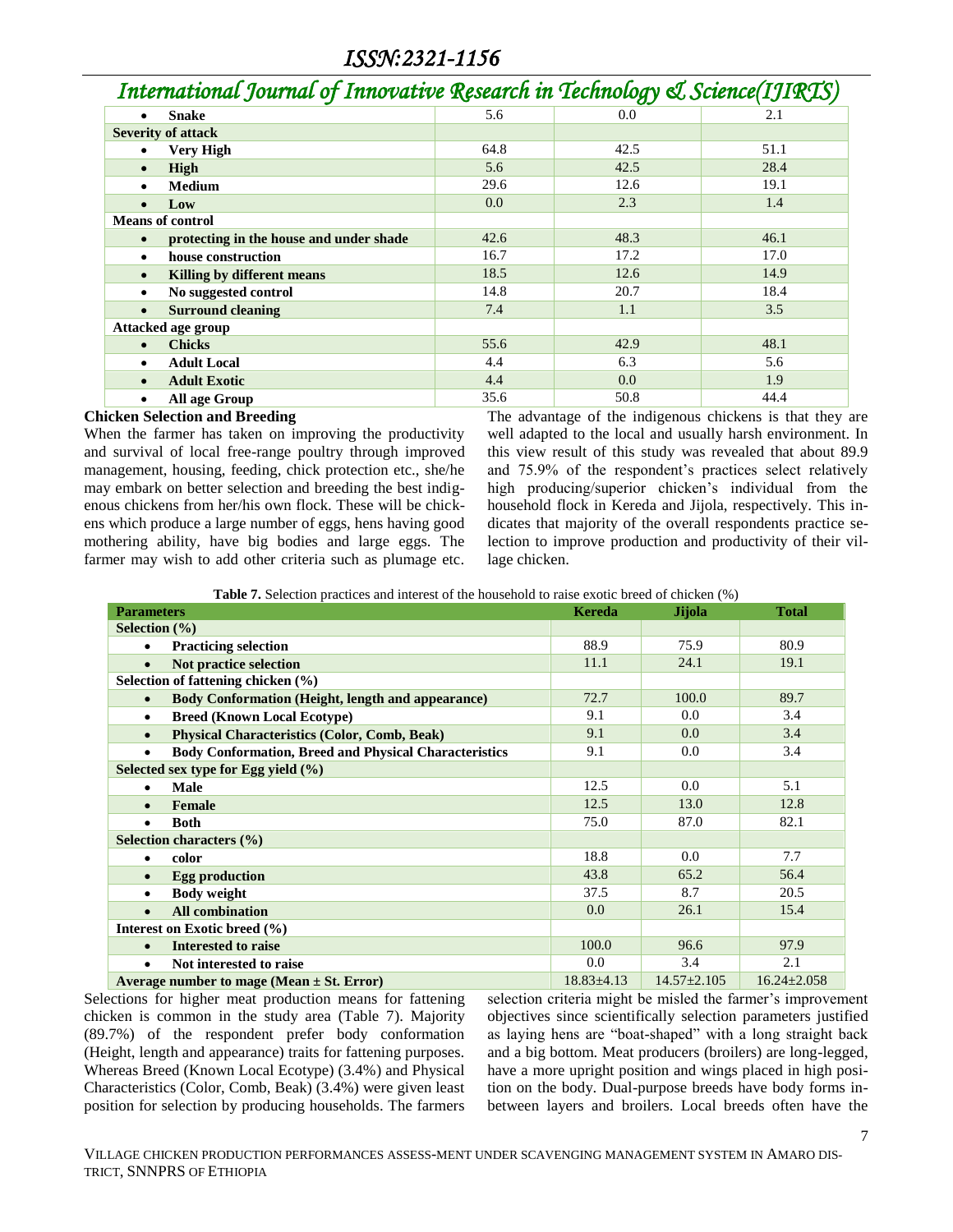## *International Journal of Innovative Research in Technology & Science(IJIRTS)*

form of a dual-purpose breed, though much less heavy in body form and size [29]. According to the farmer's group discussion, the household clearly confirmed that male individual is the preferred sex type than female for fattening practices by the producers.

Since the farmers indicated the purpose of selection is different according to the sex. About 12.8% of farmers select only hens for the purpose of egg production. This is due to the fact that the producers have lack of information about selection of both sexes for egg production parameters. About 82.1% of the respondents select both male and female for the purpose of egg production improvement. Whereas about 12.8% of the producer prefer female sex only for the purpose of egg productivity improvement.

Regarding to the selection character about 56.4% were select for egg production. Whereas 15.4% prefer the combination of feather color and body weight. Which means the farmers consider both white feather color and heavily body weight in equal treatment as a major parameters. Body weight (20.5%) consideration also applied by some farmers. It is important to note that improved growth (for meat production) and high egg production are genetically incompatible in the same bird. The genetic traits are negatively correlated, which means that selection for one trait will reduce the other. With this reality farmers body weight selection for egg production improvement disappoint the producers by reduce egg yield instead of increment objective. This indicated that lack of producer's knowledge in selection and breeding of chickens made this gap. The gap would have be filled through training and educational supports of poultry producers, the extension program ministry of agriculture and rural development must support the farmer's profitability.

| <b>Parameters</b>                                | <b>Kereda</b> | <b>Jijola</b> | <b>Total</b> |
|--------------------------------------------------|---------------|---------------|--------------|
| <b>Received</b>                                  |               |               |              |
| <b>Yes</b><br>$\bullet$                          | 16.7          | 13.8          | 14.9         |
| N <sub>0</sub><br>$\bullet$                      | 83.3          | 86.2          | 85.1         |
| From Who you obtained                            |               |               |              |
| <b>Development Agent (DA)</b><br>$\bullet$       | 100.0         | 100.0         | 100.0        |
| <b>Obtained the training</b>                     |               |               |              |
| <b>Yes</b><br>$\bullet$                          | 5.9           | 6.9           | 6.5          |
| N <sub>0</sub><br>$\bullet$                      | 94.1          | 93.1          | 93.5         |
| getting any improvement from training            |               |               |              |
| <b>Yes</b><br>$\bullet$                          | 0.0           | 50.0          | 14.3         |
| No<br>$\bullet$                                  | 100.0         | 50.0          | 85.7         |
| Receive credit in the in recent year             |               |               |              |
| <b>Received</b><br>$\bullet$                     | 29.4          | 14.3          | 20.0         |
| Not received<br>$\bullet$                        | 70.6          | 85.7          | 80.0         |
| <b>Source of credit</b>                          |               |               |              |
| Safety net program<br>$\bullet$                  | 60.0          | 100.0         | 75.0         |
| Micro-finance<br>$\bullet$                       | 40.0          | 0.0           | 25.0         |
| <b>Purpose of that credit</b>                    |               |               |              |
| cattle and small ruminant fattening<br>$\bullet$ | 50.0          | 100.0         | 71.4         |
| <b>Family package</b><br>٠                       | 50.0          | 0.0           | 28.6         |

|  |  | Table 8. Institutional support of village poultry productivity improvement I study area (%) |  |
|--|--|---------------------------------------------------------------------------------------------|--|
|  |  |                                                                                             |  |

The farmers of the study area want to further increase chicken productivity by introducing better breeds. The most common method of improving the local gene pool is crossing indigenous and exotic birds, and then leaving the hybrid offspring to natural selection. Pure-bred or hybrid cockerels (or pullets) selected for greater meat or egg production are introduced into local flocks, usually in order to increase egg production. In this fact almost all of the village chicken producers interested in raising exotic breed of chicken, this due to the fact that exotic breed of chicken lay many eggs than indigenous. In this fact farmers exotic breed preferences linked to their egg production. About 3.4% of the respondents were not willing to raise exotic breed of chicken because of their susceptibility diseases and easily attacked by predators. The capacity of the farmers to raise exotic breed

of chicken in the household is average of 19 and 15 numbers exotic chicken in Kereda and Jijola, respectively, with the minimum of 2 and maximum of 80 birds/household. The factors that hard up village poultry farmers to limit their exotic bird interests are inappropriate poultry house, feeds, predators and diseases. When the bird released for scavenging in the backyard due to lack of housing they attacked by predators and exposed economically important diseases. Nutritional deficiency is common in village poultry especially for protein, since supplementation on top of scavenging is mainly focused on energy source feedstuff such as cereal grain crops and inset. Therefore, the poultry productivity improvement package of Ministry of Agriculture should be full improvement package. At the time of exotic bird distribution farmer should be enforced to buy balanced least cost poultry feed to utilize their full production potential.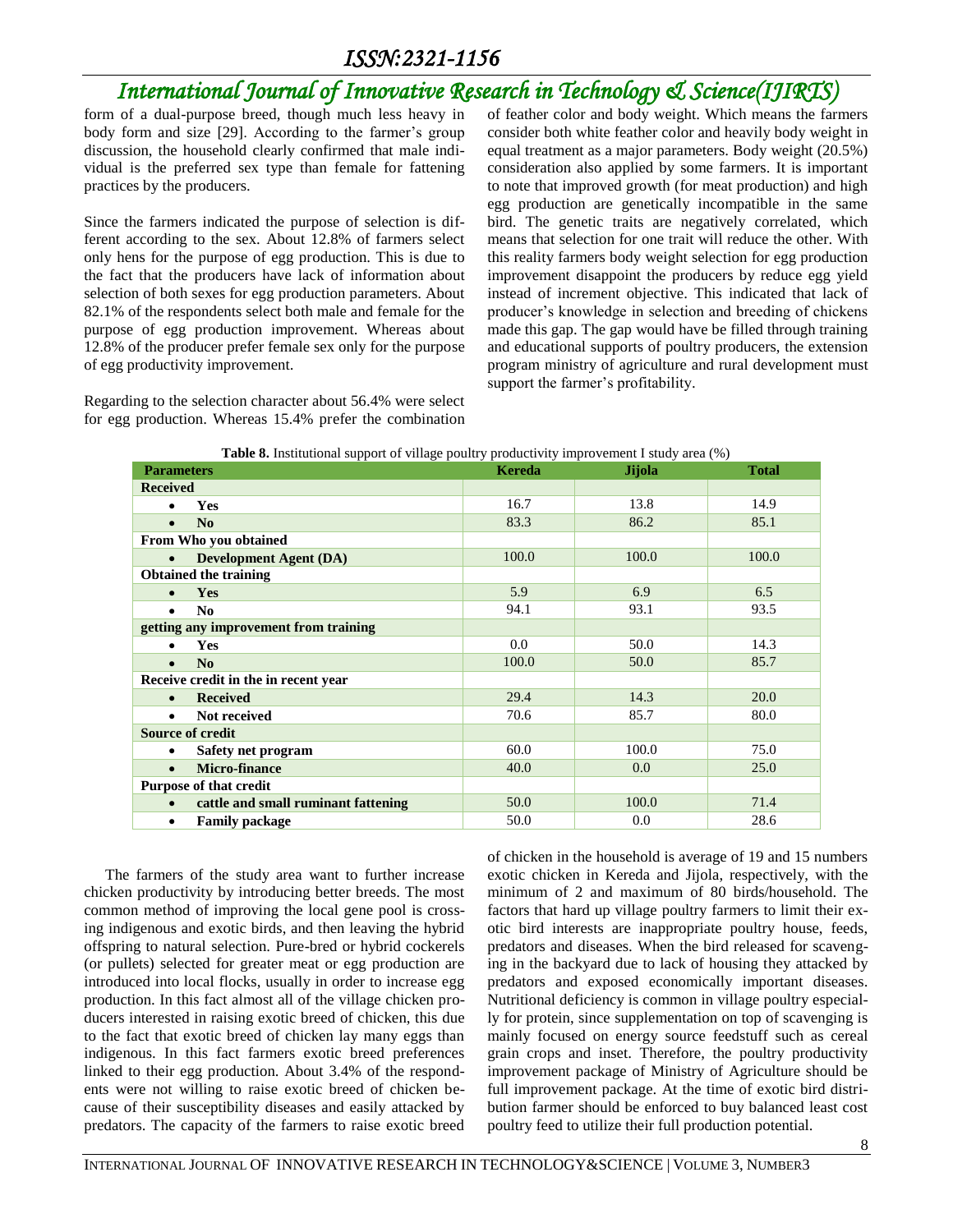## *International Journal of Innovative Research in Technology & Science(IJIRTS)*

#### **Institutional support and source of information for chicken production**

Majority (85.1%) of the producers have not got any improved management practices together with exotic breed distribution such as improved feeding, housing and diseases control. Technical skills need to be considered at both farmer and extension officer levels. Only 6.5% of the respondents trained on poultry production improvement. Training is essential in the areas of disease control, housing, equipment, feeding, genetic improvement and marketing. A basic knowledge of specific features of poultry anatomy and physiology is also important, to provide a basis for understanding. Housing and management could be improved through appropriate farmer training, preferably conducted on-farm. Local craftsmen could be trained to manufacture small equipment, such as feeders and drinkers. In this fact, more than 93% of the producer has not received training. Of the trained household producers about 14.3% of them is improved chicken productivity through application of advisee given by trainers (Development Agents). This indicated that institutional support in management improvement together exotic pullet and cockerels looked very poor. Crop productivity improvement package of Ministry of Agriculture mainly focused on productivity improvement input supplies and enforcing farmers to use agrochemical input to increase production and productivity. Likewise poultry productivity improvement package must be focused on input supply together exotic bird distribution such as balanced commercial feeds, improved housing and health control (Medicine and Vaccine).

About 80% of the respondents were not received credit, which means only 20% of them received credit. Of which 75% of them received from safety net program whereas about 25% of the respondents received from micro finance. In its purpose this credit is mainly focused cattle and small ruminant fattening (71.4%) while about 28.6% of the credit is offered as a family package to minimize poverty.

### **CONCLUSION**

It is difficult to imagine birds better adapted for survival under scavenger free-range conditions than the breeds that have already evolved under those very same conditions, and are still surviving as proof of their ability to do so. However, there does remain a considerable and largely unexploited potential for increased production from local breeds through improved management.

The problem with local ecotypes are inherently low egg production and low meat production, also high mortality. Breed improvement to increase meat or egg production would not solve the health and nutrition management problems. However, increased egg production (by breed improvement) would create a new problem - lack of broodiness in the flock - which would force the smallholder to buy stock rather than have the hen brood and rear her own.

Mortality can be significantly reduced through increasing farmer awareness of health needs, through the provision of vaccine (especially for Fowl Cholera and Newcastle Disease) and through improving the nutrition of growing stock (for example, by providing commercial feeding systems). These are the most important improvements to management activities that will enable to the farmer to best exploit the existing potential of local breeds under scavenging freerange conditions.

If management resources available to the smallholder or landless farmer increase to the extent of a local supply of balanced poultry feed, the options open to farmer incomegenerating ability are increased. However, the answer is not to confine local breeds in intensive management systems.

If balanced feed, good health-care supplies and day-old chicks of exotic varieties are locally available, then distribution of improved poultry breeds is an option.

The vast potential for increasing income generation from scavenger free-range family poultry clearly lies in the management area of reducing mortality in growing chickens. This alone is sufficient challenge for the already overstretched resources of government and NGO field extension staff in study areas.

The potential for breed improvement is a factor to be considered in the future, but only when the more immediate objective of reducing mortality is attained. Meanwhile efforts should be continued to preserve germplasm as a resource for the future.

Improvement of local poultry breeds would be beneficial, it is essential to evaluate breeds and their crosses and then undertaking a breeding strategy. Cross-breeding with improved breeds is recommended, followed by selection in the composite population.

### **RECOMMENDATIONS**

The achievement of village poultry development objectives requires a concerted effort, incorporating research, development and training. A coherent strategy should emphasize, but should be focused on the following:

- Identification of research requirements and programmes, at both the strategic and adaptive levels;
- Identification of development efforts for the two target groups: rural and small scale;
- Delivery of technological assistance to producers with regard to input supply and product marketing;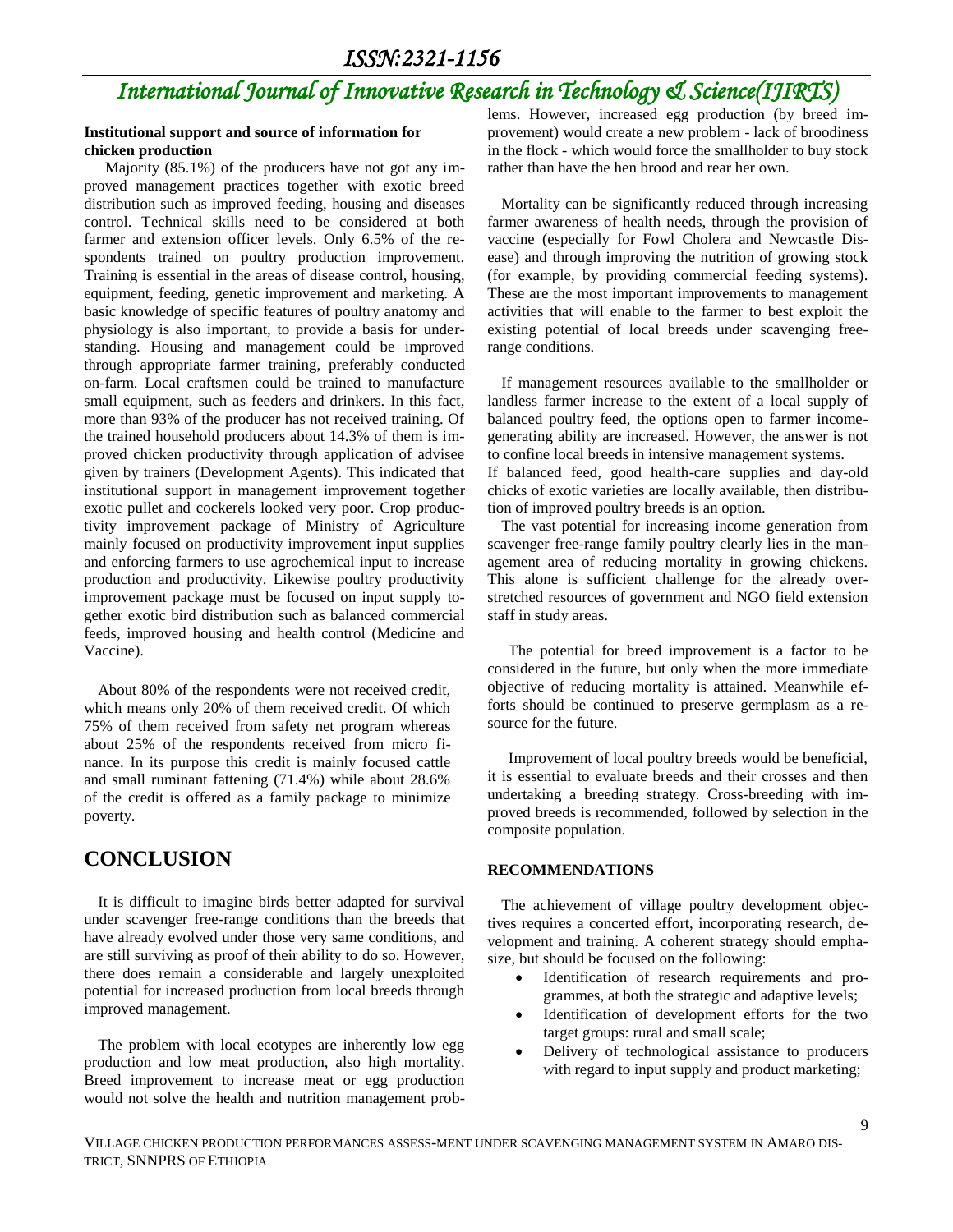## *International Journal of Innovative Research in Technology & Science(IJIRTS)*

 Continuous training and retraining of technical staff involved in smallholder Village poultry production at all levels.

### **ACKNOWLEDGMENTS**

We would like to thank Research, Dissemination and Community Services office of Dilla University for financial supports to perform this research activities. College of Agriculture and Natural resources is acknowledge for car provision in the period of field work. We are also grateful to Dr. Amare Bantidar and Dr. Alemayehu Pawulos for their limitless course of action of the overall project implementation.

### **REFERENCES**

- [1] Tadelle, D., Kijora, C. and Peters, K.J. 2003. Indigenous chicken ecotypes in Ethiopia: Growth and feed utilization potentials. *International Journal of Poultry. Science, 2: 144- 152.*
- [2] Halima H. (2007). Phenotypic and genetic characterization of indigenous chicken populations in northwest Ethiopia. Ph.D Thesis. University of the Free State, Bloemfontein, South Africa.
- [3] Besbes, B. (2009). Genotype evaluation and breeding of poultry for performance under suboptimal village conditions, *World's Poultry Science Journal,* **65**, 260-27*.***Bushura B., 2012.** The Status of Indigenous Village Chicken Production and Marketing System in Ethiopia.
- [4] SONAIYA, E. B., (1997). African network on rural Poultry development: Progress report. November 1989 to June 1995. Proc. Afr. Netw. Rural Poult. Dev*.* workshop, Addis Ababa, Ethiopia, pp 134-143.
- [5] Ashenafi, H., Tadesse, S., Medhin, G. and Tibbo, M. (2004): Study on Coccidiosis of scavenging indigenous chickens in central Ethiopia. *Tropical Animal Health and Production*, 693-701.
- [6] Tadelle D, Ogle B, (2001). Village Poultry Production System in the Central High Lands of Ethiopia. Tropical Animal Health and Production, 33: 521- 537.
- [7] Tadelle, D. (2003): Phenotypic and genetic characterization of chicken ecotypes in Ethiopia. Ph.D. Thesis Humboldt University, Germany.
- [8] Fisseha M, Azage T and Tadelle D. (2010). Indigenous chicken production and marketing systems in Ethiopia: Characteristics and opportunities for market-oriented development. IPMS (Improving Productivity and Market Success) of Ethiopian Farmers Project Working Paper 24. Nairobi, Kenya, ILRI
- [9] Tadelle, D., **(**1996). Studies on village poultry production systems in the central highlands of Ethio-

pia. Msc. Thesis, Swedish University of Agricultural Sciences, Uppsala.

- [10] SONAIYA, E.B., 1990. Toward sustainable poultry production in Africa. Paper presented at the FAO expert consultation on strategies for sustainable animal agriculture in developing countries, Rome, Italy.
- [11] Assefa Tadesse, 2007. Poultry management practices and on farm performance evaluation of Rhode Island Red, Fayomy and Local chicken in Umbulo Wachu water shade in Sidama zone. M.Sc Thesis. Hawassa University, Ethiopia. 126 p.
- [12] Matiwos H., Negassi A. and Solomon D., (2013). Characterization Of Chicken Production Practices Followed In Nole Kabba District , Western Wollega, Ethiopia. International Journal of Livestock Research. [Vol. 3\(1\)](http://www.scopemed.org/?jid=68&iid=2013-3-1.000)**:** pp 63-77, ISSN Online: 2277- 196
- [13] Mekonnen G, (2008) Characterization of the small holder poultry production and marketing system of Dale, Wonsho and Loka Abaya weredas of SNNPR, Ethiopia. M.Sc Thesis. Hawassa University, Ethiopia.
- [14] Central Statistical Authority (CSA), (2003). Statistical report on socio-economic characterization of the population in agricultural households and land use part I A.A, Ethiopia.
- [15]Khalafalla AI, Awad S and Hass W. 2001. *Village poultry production in the Sudan.* Department of Microbiology, Faculty of Veterinary Science, University of Khartoum, Khartoum North, Sudan. Department of Microbiology, Faculty of Veterinary Science, University of Khartoum, Khartoum North, Sudan.
- [16]Fisseha M, Abera M and Tadelle D, (2010). Assessment of village chicken production system and evaluation of the productive and reproductive performance of local chicken ecotype in Bure district, North west Ethiopia. *African Journal of Agricultural Research Vol. 5*(13), pp. 1739-1748, 4 July, 2010.
- [17] Central Statistical Authority (CSA), (2010). Agricultural sample survey of 2009/10. *Reports on livestock and livestock characteristics*, Addis Ababa, Ethiopia, 2010.
- [18] Bushra B, (2012). Status of Indigenous Village Chicken Production and poultry production in Ethiopia: The Status of Indigenous Village Chicken Production and Marketing System in Ethiopia. Addis Ababa University
- [19] Serkalem, T., Hagos, A., Zeleke, A. (2005): Seroprevalence study of Newcastle disease in local chickens in central Ethiopia*. InternationalJournal of Application Research Veterinary Medicine, 3:* 1*.*
- [20]Mapiye C and Sibanda S (2005). Constraints and opportunities of village chicken production systems